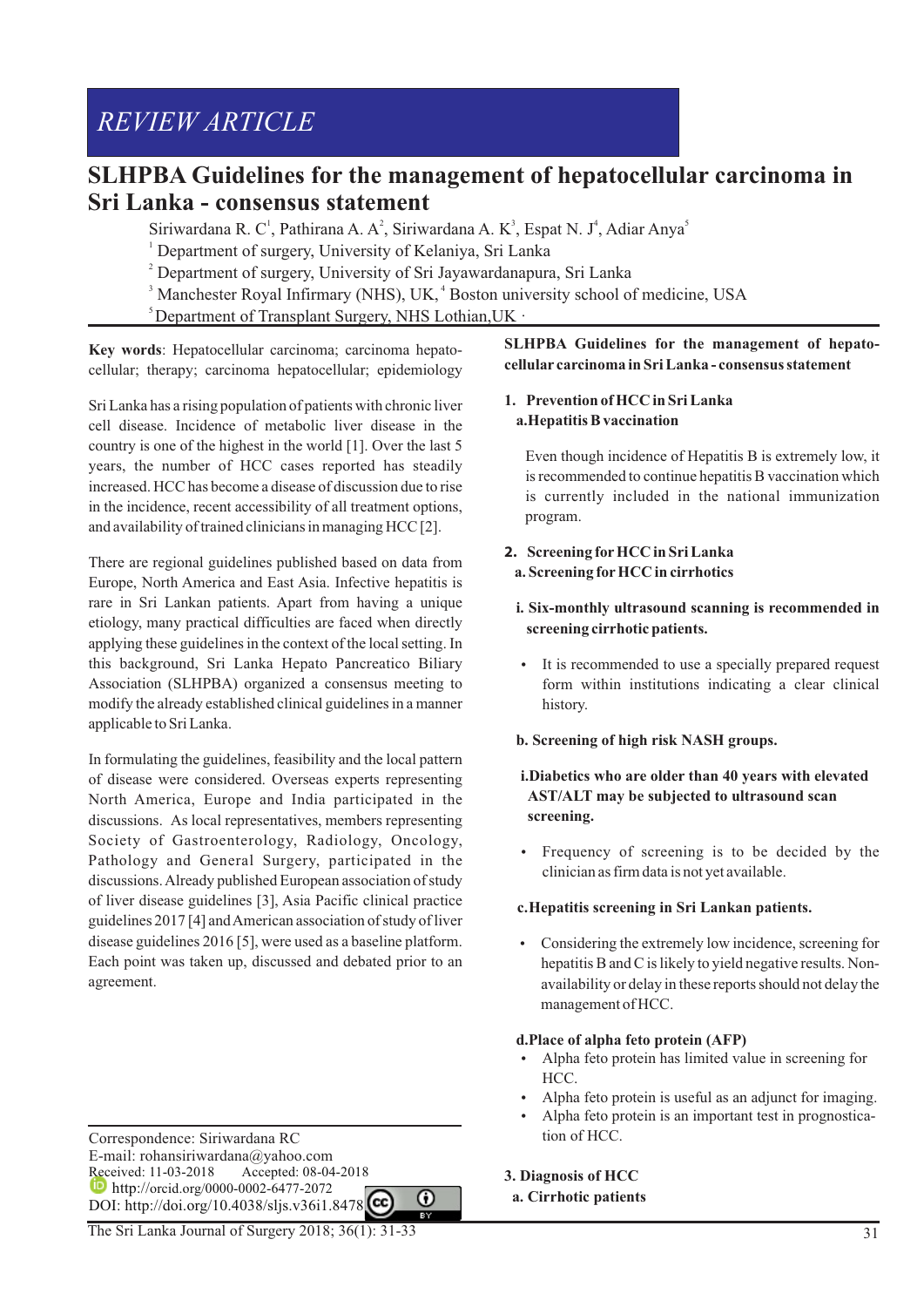- **i. Lesions over 2cm** Having a typical appearance in 4 phase CT or MRI
- **ii. Lesions less than 2 cm** Typical appearance in CT and MRI
- **iii. Lesions over 2 cm** without typical appearance in CT or MRI needs histological assessment.
- 1. To differentiate well differentiated HCC from regenerating nodules, immunohistochemistry with CK 7 and CK 8 are recommended.

#### **iv. Lesions less than 2 cm without typical CT or/and MRI appearance**

- 1.During follow up, imaging should be done by a consultant radiologist every three months.
- 2.If lesion enlarges histological assessment is recommended.
- 3. After 2 years of follow-up if the lesion does not enlarge routine surveillance is recommended.
- **v. Any lesion with AFP over 400 ng/ml is diagnostic of HCC.**

**vi. PET scan has only a limited role in diagnosing HCC. vii.Patients with portal vein thrombosis may not** 

- **demonstrate a typical enhancement pattern in CT or MRI**
- **4. Treatment of HCC is best decided in a multi disciplinary meeting with a HPB surgeon, Hepatologist, Radiologist and an Oncologist**
- a. Non cirrhotic HCC
- i. Surgical resection is recommended for any size of tumours that are within limitations of resectabality.
- ii.Tumours with more than three nodules surgery is recommended in selected patients.
- iii. Presence of main portal vein invasion is a relative contraindication for surgical resection.
- iv. Diffusely infiltrating hepatomas have a poor outcome after resection
	- b. In cirrhotic HCC Child Pugh A
	- i. Surgical resection / ablation
	- 1. All resectable lesions Surgical resection is recommended for patients with stable liver functions and adequate residual volume. As a guide to liver function following may be used.
		- i. Clinical parameters (history of ascites, encephalopathy)
		- ii. Platelet count (less than 100,000 CC)
		- iii. Portal venous pressure gradient (over 12 mmHg)
		- iv. Bilirubin level (above the reference range)
- 2.In lesions less than 3 cm thermal ablation may be used in selected patients
- 3.Alcohol ablation is recommended for lesions smaller than 2 cm.
- 4.When total number of tumour nodules is over 3 surgical resection is best avoided.
- ii.Trans arterial therapy (trans arterial chemo embolization/radio-embolization).
	- 1.This is recommended in patients whom surgical and ablative treatment is contra indicated.  *It is best avoided in following patients*
		- a.Tumours over 10cm -These have higher complications and poor response to TACE
		- b.History of encephalopathy
		- c.History of moderate to gross ascites
		- d.Raised bilirubin over three times the upper level.
	- 2.Trans arterial chemo infusion or bland embolization is not recommended.
- iii. Sorafenib
	- 1.Can be offered to patients with unresectable disease.
	- 2.Has no place as an adjuvant treatment for surgery or ablation
	- 3.Can be used for TACE refractory tumours.
- c. Cirrhotic Child–Pugh B and C
	- i.Only minor resections are considered in Child Pugh B stable patients.
- ii. There is no place for surgery in Child Pugh C
- iii. Ablation should be considered in Child Pugh B patients
- iv. Patients with Child Pugh C are candidates for palliative care.
- v. There is no place for Sorafenib in Child Pugh C cases.
- d. Liver transplantation
- i.Considered for Child Pugh B (or selected C) patients within Milan criteria

## **Acknowledgment**

The primary guideline working group consisted of members of the SLHPBA and the IHPBA (International Hepato - Pancreato – Biliary Association). Individuals from relevant specialties and professional organizations including the College of Surgeons of Sri Lanka, Sri Lanka Society of Gastroenterology, Sri Lanka College of Radiologist, Sri Lanka College of Pathologists and Sri Lanka College of Oncologists were involved in drafting of the guidelines

## **References**

1. Dassanayake AS et al. Prevalence and risk factors for nonalcoholic fatty liver disease among adults in an urban Sri Lankan